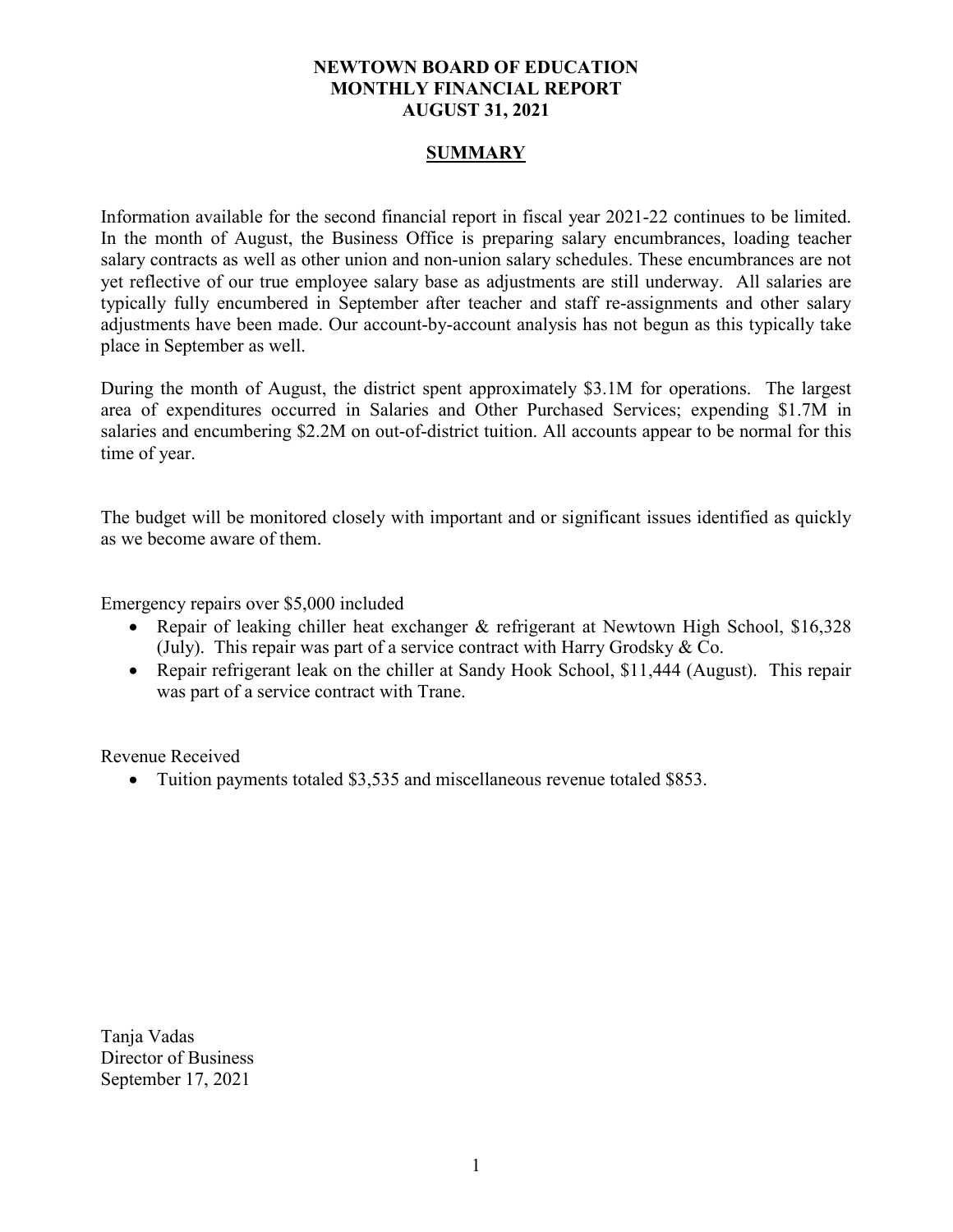| <b>OBJECT</b> | <b>CODE EXPENSE CATEGORY</b>                    |              | <b>EXPENDED</b><br>2020 - 2021 |       | 2021 - 2022<br><b>APPROVED</b><br><b>BUDGET</b> | <b>YTD</b><br><b>TRANSFERS</b><br>2021 - 2022 | <b>CURRENT</b><br><b>BUDGET</b> | <b>YTD</b><br><b>EXPENDITURE</b> |        | <b>ENCUMBER</b> |       | <b>BALANCE</b> | <b>ANTICIPATED</b><br><b>OBLIGATIONS</b> | <b>PROJECTED</b><br><b>BALANCE</b> |            | %<br><b>EXP</b> |
|---------------|-------------------------------------------------|--------------|--------------------------------|-------|-------------------------------------------------|-----------------------------------------------|---------------------------------|----------------------------------|--------|-----------------|-------|----------------|------------------------------------------|------------------------------------|------------|-----------------|
|               | <b>GENERAL FUND BUDGET</b>                      |              |                                |       |                                                 |                                               |                                 |                                  |        |                 |       |                |                                          |                                    |            |                 |
| 100           | <b>SALARIES</b>                                 |              |                                |       | $$51,136,424$ $$52,267,415$ $$$                 | $-$ \$                                        | 52,267,415 \$                   | 3,188,401 \$                     |        | 47,354,850 \$   |       | $1,724,164$ \$ | $(36,710)$ <b>S</b>                      |                                    | 1,760,874  | 96.63%          |
| 200           | <b>EMPLOYEE BENEFITS</b>                        |              |                                |       | $$11,442,647$ $$11,665,232$ $$$                 | $-$ \$                                        | 11,665,232 \$                   | 3,251,706 \$                     |        | 6,606,637 \$    |       | 1,806,889 \$   | $-$ \$                                   |                                    | 1,806,889  | 84.51%          |
| 300           | PROFESSIONAL SERVICES                           | \$           | 565,345 \$                     |       | 687,417 \$                                      | $-$ \$                                        | 687,417 \$                      | 65,386 \$                        |        | 20,888 \$       |       | $601,143$ \$   | $-$ \$                                   |                                    | 601,143    | 12.55%          |
| 400           | PURCHASED PROPERTY SERV.                        | \$           | 1,821,238 \$                   |       | 1,847,678 \$                                    | $-$ \$                                        | 1,847,678 \$                    | 350,858 \$                       |        | 591,309 \$      |       | 905,511 \$     | $-$ \$                                   |                                    | 905,511    | 50.99%          |
| 500           | <b>OTHER PURCHASED SERVICES</b>                 | S.           | 9,172,832 \$                   |       | 9,406,686 \$                                    | - \$                                          | 9,406,686 \$                    | 530,043 \$                       |        | 2,938,322 \$    |       | 5,938,321 \$   | $(1,624,110)$ \$                         |                                    | 7,562,431  | 19.61%          |
| 600           | <b>SUPPLIES</b>                                 | S.           | 3,455,926 \$                   |       | 3,381,039 \$                                    | - \$                                          | 3,381,039 \$                    | 245,796 \$                       |        | 319,705 \$      |       | 2,815,538 \$   | $-$ \$                                   |                                    | 2,815,538  | 16.73%          |
| 700           | <b>PROPERTY</b>                                 | S.           | 963,462 \$                     |       | 268,112 \$                                      | $- S$                                         | 268,112 \$                      | $1,241 \quad$ \$                 |        | 149,882 \$      |       | 116,989 \$     | $-$ \$                                   |                                    | 116,989    | 56.37%          |
| 800           | <b>MISCELLANEOUS</b>                            | $\mathbb{S}$ | 66,663 \$                      |       | 74,119 \$                                       | $-$ \$                                        | 74,119 \$                       | 39,058 \$                        |        | $1,208$ \$      |       | 33,853 \$      | $-$ \$                                   |                                    | 33,853     | 54.33%          |
| 910           | <b>SPECIAL ED CONTINGENCY</b>                   | S.           |                                | $- S$ | $100,000$ \$                                    | $-$ \$                                        | 100,000 \$                      |                                  | $-$ \$ |                 | $- S$ | 100,000 S      | $-$ \$                                   |                                    | 100,000    | $0.00\%$        |
|               | <b>TOTAL GENERAL FUND BUDGET</b>                | S.           | 78,624,538 \$                  |       | 79,697,698 \$                                   |                                               | $-$ \$ 79,697,698 \$            | 7,672,489 \$                     |        | 57,982,802 \$   |       | 14,042,407 \$  | $(1,660,820)$ \$                         |                                    | 15,703,227 | 80.30%          |
| 900           | <b>TRANSFER NON-LAPSING</b>                     |              |                                |       |                                                 |                                               |                                 |                                  |        |                 |       |                |                                          |                                    |            |                 |
|               | <b>GRAND TOTAL</b>                              | S.           | 78,624,538 \$                  |       | 79,697,698 \$                                   |                                               | $-$ \$ 79,697,698 \$            | 7,672,489                        | -8     | 57,982,802 \$   |       | 14,042,407 \$  | $(1,660,820)$ \$                         |                                    | 15,703,227 | 80.30%          |
|               | Balance to 2020-21 budget (request to transfer) | S            | 27,238                         |       |                                                 |                                               |                                 |                                  |        |                 |       |                |                                          |                                    |            |                 |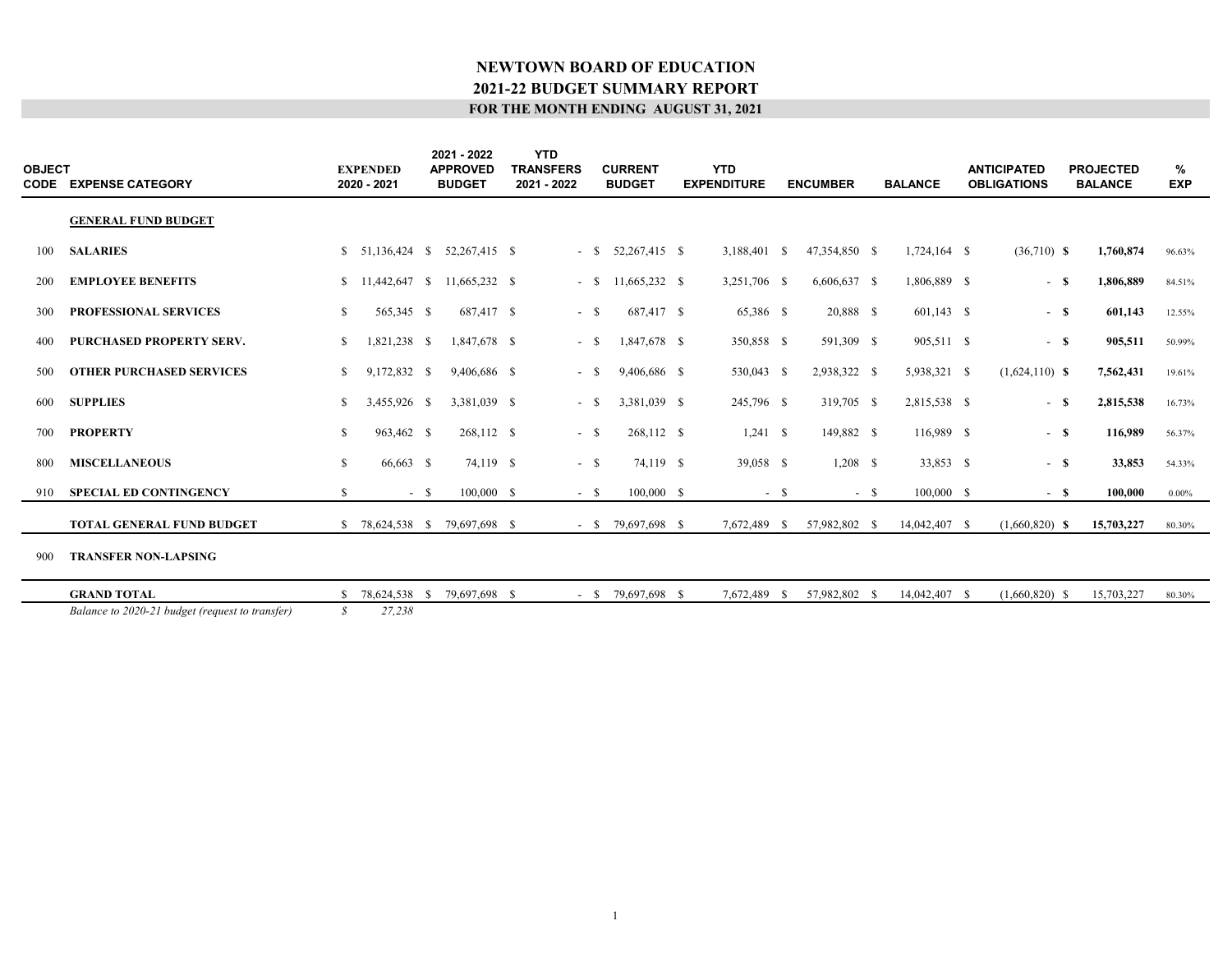| <b>OBJECT</b> | <b>CODE EXPENSE CATEGORY</b>           |              | <b>EXPENDED</b><br>2020 - 2021 | 2021 - 2022<br><b>APPROVED</b><br><b>BUDGET</b> | <b>YTD</b><br><b>TRANSFERS</b><br>2021 - 2022 |               | <b>CURRENT</b><br><b>BUDGET</b> | <b>YTD</b><br><b>EXPENDITURE</b> |               | <b>ENCUMBER</b>          |      | <b>BALANCE</b> | <b>ANTICIPATED</b><br><b>OBLIGATIONS</b> |               | <b>PROJECTED</b><br><b>BALANCE</b> | $\%$<br><b>EXP</b> |
|---------------|----------------------------------------|--------------|--------------------------------|-------------------------------------------------|-----------------------------------------------|---------------|---------------------------------|----------------------------------|---------------|--------------------------|------|----------------|------------------------------------------|---------------|------------------------------------|--------------------|
| 100           | <b>SALARIES</b>                        |              |                                |                                                 |                                               |               |                                 |                                  |               |                          |      |                |                                          |               |                                    |                    |
|               | <b>Administrative Salaries</b>         | S.           | 4,186,380 \$                   | 4,221,800 \$                                    | $\overline{\phantom{a}}$                      | -S            | 4.221,800 \$                    | 666,670 \$                       |               | 3,556,642 \$             |      | $(1,512)$ \$   | $\overline{\phantom{0}}$                 | -S            | (1,512)                            | 100.04%            |
|               | Teachers & Specialists Salaries        | S.           | 32,684,013 \$                  | 33,063,708 \$                                   | $(73,000)$ \$                                 |               | 32,990,708 \$                   | 1,298,317 \$                     |               | 32,154,453 \$            |      | $(462,062)$ \$ | $\sim$                                   | -S            | (462,062)                          | 101.40%            |
|               | Early Retirement                       | S            | $16,000$ \$                    | 8,000 S                                         | 73,000 \$                                     |               | 81,000 \$                       | 68,000 \$                        |               |                          | - S  | 13,000 \$      | $\sim$                                   | -S            | 13,000                             | 83.95%             |
|               | Continuing Ed./Summer School           | \$           | 72,844 \$                      | 93,097 \$                                       | $\overline{\phantom{a}}$                      | -S            | 93,097 \$                       | 53,104 \$                        |               | 41,681 \$                |      | $(1,688)$ \$   | $\overline{\phantom{0}}$                 | <sup>\$</sup> | (1,688)                            | 101.81%            |
|               | Homebound & Tutors Salaries            | S.           | 78,691 \$                      | 159,858 \$                                      | $\overline{\phantom{a}}$                      | -S            | 159,858 \$                      | $\overline{\phantom{0}}$         | -S            | 72,012 \$                |      | 87,846 \$      | $\sim$                                   | - S           | 87,846                             | 45.05%             |
|               | <b>Certified Substitutes</b>           | S            | 753,567 \$                     | 642,310 \$                                      | $\overline{\phantom{a}}$                      | -S            | 642,310 \$                      |                                  | <sup>\$</sup> | 377,958 \$               |      | 264,352 \$     | $\overline{\phantom{a}}$                 | -S            | 264,352                            | 58.84%             |
|               | Coaching/Activities                    | S.           | 624,714 \$                     | 662,356 \$                                      | $\overline{\phantom{a}}$                      | <sup>S</sup>  | 662,356 \$                      | $\overline{\phantom{a}}$         | <sup>\$</sup> | 4,000 S                  |      | 658,356 \$     | $\overline{\phantom{a}}$                 | -S            | 658,356                            | 0.60%              |
|               | Staff & Program Development            | S.           | 169,712 \$                     | 150,083 \$                                      | $\overline{\phantom{a}}$                      | -S            | 150,083 \$                      | 8,152 \$                         |               | $10,704$ \$              |      | 131,226 \$     | $\sim$                                   | - \$          | 131,226                            | 12.56%             |
|               | <b>CERTIFIED SALARIES</b>              | \$           | 38,585,921 \$                  | 39,001,212 \$                                   | $\sim$                                        | <sup>\$</sup> | 39,001,212 \$                   | 2,094,243                        | - \$          | 36,217,451 \$            |      | 689,519 \$     | $\sim$                                   | -S            | 689,519                            | 98.23%             |
|               | Supervisors & Technology Salaries      | \$           | 1,017,628 \$                   | 1,086,292 \$                                    | $\overline{\phantom{a}}$                      | -S            | 1,086,292 \$                    | 172,943 \$                       |               | 848,829 \$               |      | 64,520 \$      | $\sim$                                   | - S           | 64,520                             | 94.06%             |
|               | Clerical & Secretarial Salaries        | S            | 2,286,001 \$                   | 2,312,625 \$                                    |                                               |               | 2,312,625 \$                    | 238,277 \$                       |               | 1,961,427 \$             |      | 112,921 \$     | $\overline{\phantom{0}}$                 | <sup>\$</sup> | 112,921                            | 95.12%             |
|               | <b>Educational Assistants</b>          | S            | 2.679.741 \$                   | 2.970.947 \$                                    | $\overline{\phantom{a}}$                      |               | 2.970.947 \$                    | $19,505$ \$                      |               | 2,637,911 \$             |      | 313,531 \$     | $\sim$                                   | - S           | 313,531                            | 89.45%             |
|               | Nurses & Medical Advisors              | S            | 872.353 \$                     | 909.761 \$                                      |                                               | -8            | 909.761 \$                      | 41,049 \$                        |               | 845,261 \$               |      | 23.451 \$      | $\sim$                                   | -S            | 23,451                             | 97.42%             |
|               | Custodial & Maint, Salaries            | S.           | 3.156.782 \$                   | 3,326,720 \$                                    |                                               |               | 3,326,720 \$                    | 489,013 \$                       |               | 2,817,371 \$             |      | 20,336 \$      | $\overline{\phantom{0}}$                 | -S            | 20,336                             | 99.39%             |
|               | Non-Certied Adj & Bus Drivers Salaries | \$           | $10,597$ \$                    | 98,779 \$                                       | $\overline{\phantom{a}}$                      | -S            | 98,779 \$                       |                                  | <sup>\$</sup> |                          | - S  | 98,779 \$      | $\sim$                                   | - S           | 98,779                             | $0.00\%$           |
|               | Career/Job Salaries                    | \$           | 53,746 \$                      | 134,711 \$                                      | $\overline{\phantom{a}}$                      | -S            | 134,711 \$                      | $6,162$ \$                       |               | 117,446 \$               |      | $11,103$ \$    | $\overline{\phantom{a}}$                 | - S           | 11,103                             | 91.76%             |
|               | Special Education Svcs Salaries        | $\mathbb{S}$ | 1,364,876 \$                   | $1,400,112$ \$                                  | $\sim$                                        | -\$           | $1,400,112$ \$                  | 63,526 \$                        |               | 1,303,708 \$             |      | 32,878 \$      | $(36,710)$ \$                            |               | 69,588                             | 95.03%             |
|               | Security Salaries & Attendance         | \$           | 596,036 \$                     | 640,246 \$                                      | $\overline{\phantom{a}}$                      | -S            | 640,246 \$                      | 20,388 \$                        |               | 585,781 \$               |      | 34,077 \$      | $\overline{\phantom{a}}$                 | - S           | 34,077                             | 94.68%             |
|               | Extra Work - Non-Cert.                 | \$           | 146,562 \$                     | 118,010 \$                                      | $\overline{\phantom{a}}$                      | -S            | 118,010 \$                      | 32,593 \$                        |               | 19,666 \$                |      | 65,751 \$      | $ \,$                                    | -S            | 65,751                             | 44.28%             |
|               | Custodial & Maint. Overtime            | S            | 359,759 \$                     | 236,000 \$                                      | $\overline{\phantom{a}}$                      | -S            | 236,000 \$                      | 8,374 \$                         |               | $\overline{\phantom{a}}$ | - \$ | 227,626 \$     | $\sim$                                   | - S           | 227,626                            | 3.55%              |
|               | Civic Activities/Park & Rec.           | S.           | $6,423$ \$                     | 32,000 \$                                       | $\sim$                                        | -S            | 32,000 \$                       | $2,328$ \$                       |               | $\sim$                   | - \$ | 29,672 \$      | $\overline{\phantom{a}}$                 | - \$          | 29,672                             | 7.27%              |
|               | NON-CERTIFIED SALARIES                 | S            | 12,550,504 \$                  | 13,266,203 \$                                   | $\overline{\phantom{a}}$                      |               | 13,266,203 \$                   | 1,094,158 \$                     |               | 11,137,400 \$            |      | 1,034,645 \$   | $(36,710)$ \$                            |               | 1,071,355                          | 91.92%             |
|               | <b>SUBTOTAL SALARIES</b>               |              | \$ 51,136,424 \$ 52,267,415 \$ |                                                 | $\overline{\phantom{a}}$                      | S.            | 52,267,415 \$                   | 3,188,401 \$                     |               | 47,354,850 \$            |      | $1,724,164$ \$ | $(36,710)$ \$                            |               | 1,760,874                          | 96.63%             |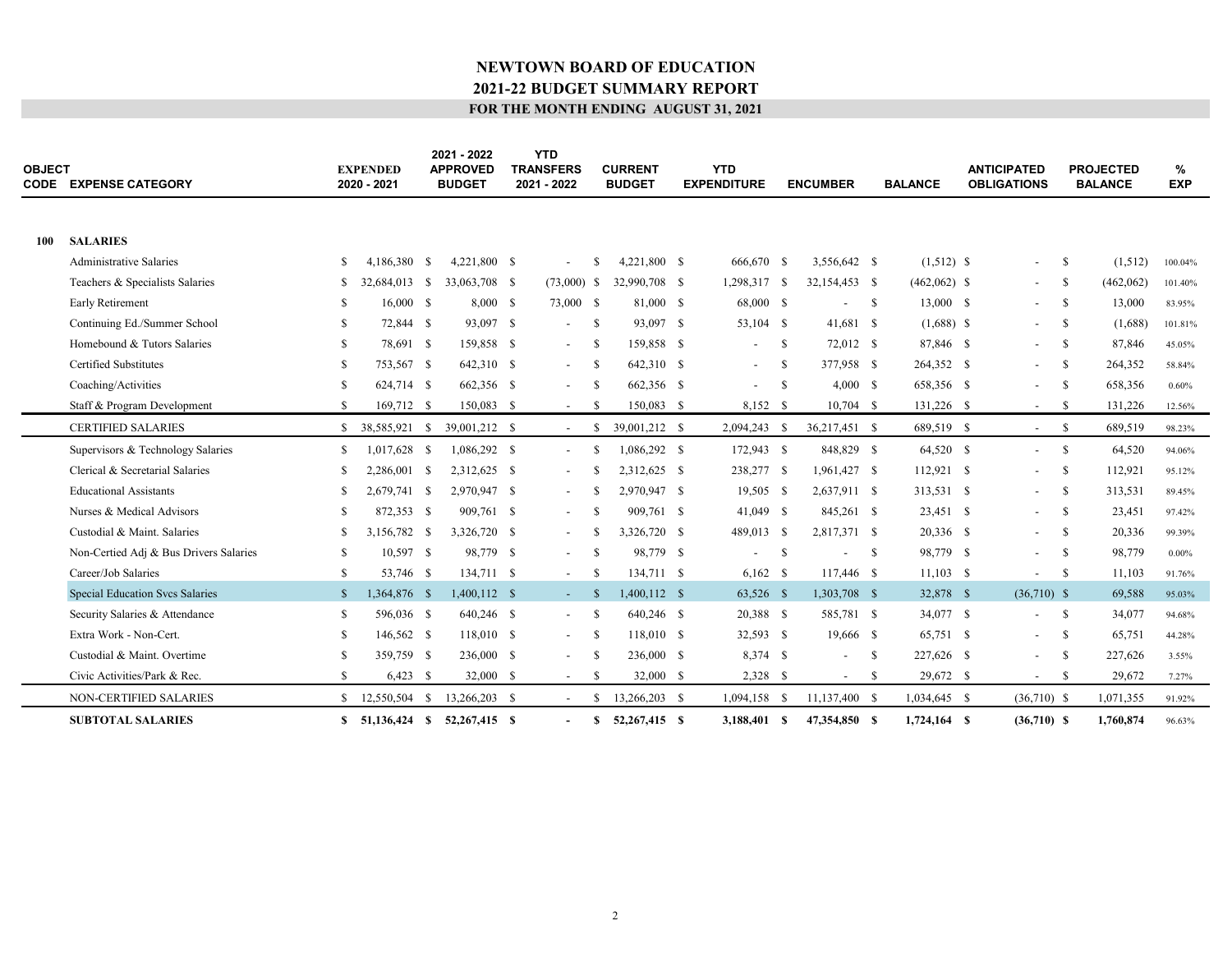| OBJECT     | <b>CODE EXPENSE CATEGORY</b>        |     | <b>EXPENDED</b><br>2020 - 2021 |    | 2021 - 2022<br><b>APPROVED</b><br><b>BUDGET</b> |    | <b>YTD</b><br><b>TRANSFERS</b><br>2021 - 2022 |               | <b>CURRENT</b><br><b>BUDGET</b> |    | <b>YTD</b><br><b>EXPENDITURE</b> |      | <b>ENCUMBER</b>          |              | <b>BALANCE</b> |      | <b>ANTICIPATED</b><br><b>OBLIGATIONS</b> |              | <b>PROJECTED</b><br><b>BALANCE</b> | %<br><b>EXP</b> |
|------------|-------------------------------------|-----|--------------------------------|----|-------------------------------------------------|----|-----------------------------------------------|---------------|---------------------------------|----|----------------------------------|------|--------------------------|--------------|----------------|------|------------------------------------------|--------------|------------------------------------|-----------------|
| <b>200</b> | <b>EMPLOYEE BENEFITS</b>            |     |                                |    |                                                 |    |                                               |               |                                 |    |                                  |      |                          |              |                |      |                                          |              |                                    |                 |
|            | Medical & Dental Expenses           | \$  | 8,282,131 \$                   |    | 8,532,018 \$                                    |    | $\overline{\phantom{a}}$                      | -S            | 8,532,018 \$                    |    | $2,202,154$ \$                   |      | 6,294,894 \$             |              | 34,970 \$      |      | $\overline{\phantom{a}}$                 | -S           | 34,970                             | 99.59%          |
|            | Life Insurance                      | S.  | 87,146 \$                      |    | 86,760 \$                                       |    | $\overline{\phantom{a}}$                      | -S            | 86,760 \$                       |    | 13,944 \$                        |      | $\overline{\phantom{0}}$ | $\mathbf{s}$ | 72,816 \$      |      | $\sim$                                   | -S           | 72,816                             | 16.07%          |
|            | FICA & Medicare                     | S   | 1,590,115 \$                   |    | 1,641,519 \$                                    |    | $\overline{\phantom{a}}$                      | -S            | 1,641,519 \$                    |    | 200,738 \$                       |      | $\sim$                   | -S           | 1,440,781 \$   |      | $\sim$                                   | -S           | 1,440,781                          | 12.23%          |
|            | Pensions                            | S   | 932,839 \$                     |    | 869,471 \$                                      |    | $\overline{\phantom{a}}$                      | -S            | 869,471 \$                      |    | 708,680 \$                       |      | 750 \$                   |              | $160,041$ \$   |      | $\sim$                                   | -S           | 160,041                            | 81.59%          |
|            | Unemployment & Employee Assist.     | S   | 104,314 \$                     |    | $102,000$ \$                                    |    |                                               | -S            | $102,000$ \$                    |    | 600 \$                           |      | $- S$                    |              | 101,400 \$     |      |                                          | -S           | 101,400                            | 0.59%           |
|            | Workers Compensation                | S.  | 446,103 \$                     |    | 433,464 \$                                      |    | $\overline{\phantom{a}}$                      | -S            | 433,464 \$                      |    | 125,590 \$                       |      | 310,993 \$               |              | $(3,120)$ \$   |      | $\sim$                                   | -S           | (3,120)                            | 100.72%         |
|            | <b>SUBTOTAL EMPLOYEE BENEFITS</b>   | S.  | 11,442,647 \$                  |    | 11,665,232 \$                                   |    | $\overline{\phantom{a}}$                      | s             | 11,665,232 \$                   |    | 3,251,706 \$                     |      | $6,606,637$ \$           |              | 1,806,889 \$   |      | $\overline{\phantom{a}}$                 | -8           | 1,806,889                          | 84.51%          |
| <b>300</b> | <b>PROFESSIONAL SERVICES</b>        |     |                                |    |                                                 |    |                                               |               |                                 |    |                                  |      |                          |              |                |      |                                          |              |                                    |                 |
|            | Professional Services               | S.  | 468,690 \$                     |    | 518,402 \$                                      |    | $\overline{\phantom{a}}$                      | -S            | 518,402 \$                      |    | 50,792 \$                        |      | $12,630$ \$              |              | 454,980 \$     |      | $\overline{\phantom{a}}$                 | -S           | 454,980                            | 12.23%          |
|            | Professional Educational Serv.      | \$  | 96,655 \$                      |    | $169,015$ \$                                    |    | $\sim$                                        | -S            | $169,015$ \$                    |    | 14,594 \$                        |      | 8,258 \$                 |              | $146, 163$ \$  |      | $\sim$                                   | -S           | 146,163                            | 13.52%          |
|            | <b>SUBTOTAL PROFESSIONAL SERV.</b>  | \$  | 565,345 \$                     |    | 687,417 \$                                      |    | $\blacksquare$                                | S             | 687,417 \$                      |    | 65,386 \$                        |      | 20,888 S                 |              | $601,143$ \$   |      | $\blacksquare$                           | <sup>S</sup> | 601,143                            | 12.55%          |
| 400        | PURCHASED PROPERTY SERV.            |     |                                |    |                                                 |    |                                               |               |                                 |    |                                  |      |                          |              |                |      |                                          |              |                                    |                 |
|            | Buildings & Grounds Contracted Svc. | \$  | 635,010 \$                     |    | 678,563 \$                                      |    | $\overline{\phantom{a}}$                      | -S            | 678.563 \$                      |    | 211,902 \$                       |      | 347,254 \$               |              | 119,407 \$     |      | $\sim$                                   | -S           | 119,407                            | 82.40%          |
|            | Utility Services - Water & Sewer    | S.  | 98,263 \$                      |    | 151,157 \$                                      |    | $\sim$                                        | -S            | 151,157 \$                      |    | $3,061$ \$                       |      | $\overline{\phantom{a}}$ | $^{\circ}$   | 148,096 \$     |      | $\sim$                                   | -S           | 148,096                            | 2.02%           |
|            | Building, Site & Emergency Repairs  | \$  | 513,908 \$                     |    | 475,000 \$                                      |    | $\sim$                                        | -S            | 475,000 \$                      |    | 79,418 \$                        |      | 35,703 \$                |              | 359,878 \$     |      | $\sim$                                   | -S           | 359,878                            | 24.24%          |
|            | <b>Equipment Repairs</b>            | \$. | 312,223 \$                     |    | 275,366 \$                                      |    | $\overline{\phantom{a}}$                      | -S            | 275,366 \$                      |    | $8,425$ \$                       |      | 60,716 \$                |              | 206,225 \$     |      | $\sim$                                   | -S           | 206,225                            | 25.11%          |
|            | Rentals - Building & Equipment      | S   | 261,834 \$                     |    | 267,592 \$                                      |    | $\overline{\phantom{a}}$                      | <sup>\$</sup> | 267,592 \$                      |    | 48,052 \$                        |      | 147,636 \$               |              | 71,904 \$      |      | $\sim$                                   | -S           | 71,904                             | 73.13%          |
|            | Building & Site Improvements        | S.  | $\overline{\phantom{a}}$       | -S | $\sim$                                          | -S | $\sim$                                        | -S            | $\sim$                          | -S | $\sim$                           | - \$ | $\sim$                   | - \$         | $\sim$         | - \$ | $\sim$                                   | -S           | $\sim$                             |                 |
|            | <b>SUBTOTAL PUR. PROPERTY SERV.</b> | \$  | $1,821,238$ \$                 |    | 1,847,678 \$                                    |    |                                               | S             | 1,847,678 \$                    |    | 350,858 \$                       |      | 591,309 \$               |              | 905,511 \$     |      |                                          | <sup>S</sup> | 905,511                            | 50.99%          |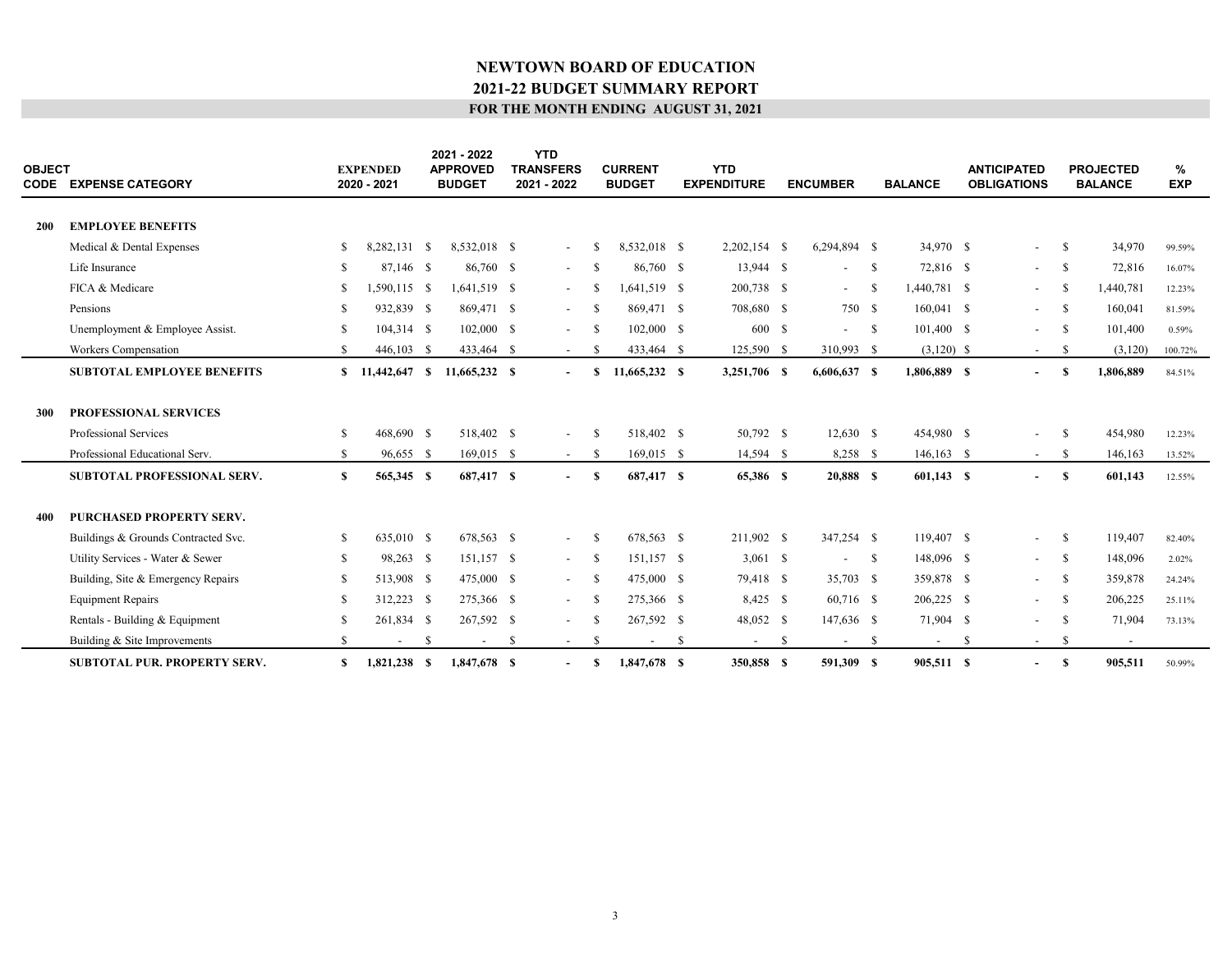| <b>OBJECT</b> | <b>CODE EXPENSE CATEGORY</b>          |              | <b>EXPENDED</b><br>2020 - 2021 | 2021 - 2022<br><b>APPROVED</b><br><b>BUDGET</b> | <b>YTD</b><br><b>TRANSFERS</b><br>2021 - 2022 |               | <b>CURRENT</b><br><b>BUDGET</b> | <b>YTD</b><br><b>EXPENDITURE</b> |    | <b>ENCUMBER</b>          |            | <b>BALANCE</b> | <b>ANTICIPATED</b><br><b>OBLIGATIONS</b> |               | <b>PROJECTED</b><br><b>BALANCE</b> | %<br><b>EXP</b> |  |
|---------------|---------------------------------------|--------------|--------------------------------|-------------------------------------------------|-----------------------------------------------|---------------|---------------------------------|----------------------------------|----|--------------------------|------------|----------------|------------------------------------------|---------------|------------------------------------|-----------------|--|
| 500           | <b>OTHER PURCHASED SERVICES</b>       |              |                                |                                                 |                                               |               |                                 |                                  |    |                          |            |                |                                          |               |                                    |                 |  |
|               | <b>Contracted Services</b>            | \$           | 982,236 \$                     | 698,975 \$                                      | $\sim$                                        | <sup>\$</sup> | 698,975 \$                      | 206,924 \$                       |    | 199,828 \$               |            | 292,223 \$     | $\overline{\phantom{a}}$                 | $\mathbf{s}$  | 292,223                            | 58.19%          |  |
|               | <b>Transportation Services</b>        | $\mathbb{S}$ | 4,015,701 \$                   | 4,571,980 \$                                    | $\sim$ 10 $\pm$                               | -S            | 4,571,980 \$                    | 51,610 \$                        |    | $-$ \$                   |            | 4,520,370 \$   | $(362,617)$ \$                           |               | 4,882,987                          | $-6.80%$        |  |
|               | Insurance - Property & Liability      | \$           | 402,662 \$                     | 385,500 \$                                      | $\sim$                                        | -S            | 385,500 \$                      | 141,831 \$                       |    | 244,742 \$               |            | $(1,073)$ \$   | $\overline{\phantom{a}}$                 | $\mathbf{s}$  | (1,073)                            | 100.28%         |  |
|               | Communications                        | S.           | 157,606 \$                     | 128,815 \$                                      | $\overline{\phantom{a}}$                      | -S            | 128,815 \$                      | 34,850 \$                        |    | $106,721$ \$             |            | $(12,755)$ \$  | $\overline{\phantom{a}}$                 | -S            | (12, 755)                          | 109.90%         |  |
|               | <b>Printing Services</b>              | \$           | 25,333 \$                      | $26,169$ \$                                     | $\sim$                                        | -S            | $26,169$ \$                     | 765 \$                           |    | $\overline{\phantom{a}}$ | - S        | 25,404 \$      | $\sim$                                   | - S           | 25,404                             | 2.92%           |  |
|               | Tuition - Out of District             | $\mathbb{S}$ | 3,431,665 \$                   | 3,373,676 \$                                    | $\mathcal{L}_{\mathcal{A}}$                   | - \$          | 3,373,676 \$                    | 89,180 \$                        |    | $2,264,221$ \$           |            | $1,020,275$ \$ | $(1,261,493)$ \$                         |               | 2,281,768                          | 32.37%          |  |
|               | Student Travel & Staff Mileage        | S.           | 157,629 \$                     | 221,571 \$                                      | $\sim$                                        | -S            | 221,571 \$                      | 4,884 \$                         |    | 122,810 \$               |            | 93,877 \$      | $ \,$                                    | $\mathbf{s}$  | 93,877                             | 57.63%          |  |
|               | <b>SUBTOTAL OTHER PURCHASED SERV.</b> | S.           | 9,172,832 \$                   | 9,406,686 \$                                    | $\overline{\phantom{a}}$                      | <b>S</b>      | 9,406,686 \$                    | 530,043 \$                       |    | 2,938,322 \$             |            | 5,938,321 \$   | $(1,624,110)$ \$                         |               | 7,562,431                          | 19.61%          |  |
|               |                                       |              |                                |                                                 |                                               |               |                                 |                                  |    |                          |            |                |                                          |               |                                    |                 |  |
| 600           | <b>SUPPLIES</b>                       |              |                                |                                                 |                                               |               |                                 |                                  |    |                          |            |                |                                          |               |                                    |                 |  |
|               | Instructional & Library Supplies      | \$           | 826,451 \$                     | 773,786 \$                                      | $\overline{\phantom{a}}$                      | -S            | 773,786 \$                      | 81,170 \$                        |    | 158,594 \$               |            | 534,022 \$     | $\overline{\phantom{0}}$                 | -S            | 534,022                            | 30.99%          |  |
|               | Software, Medical & Office Supplies   | S.           | 214,286 \$                     | 214,816 \$                                      | $\overline{\phantom{a}}$                      | -S            | 214,816 \$                      | 55,862 \$                        |    | 46,588 \$                |            | 112,367 \$     | $\sim$                                   | - S           | 112,367                            | 47.69%          |  |
|               | <b>Plant Supplies</b>                 | S            | 622,223 \$                     | 391,100 \$                                      | $\overline{\phantom{a}}$                      | -S            | 391,100 \$                      | 53,001 \$                        |    | 79,826 \$                |            | 258,272 \$     | $\sim$                                   | -S            | 258,272                            | 33.96%          |  |
|               | Electric                              | S            | 801,953 \$                     | 1,043,970 \$                                    | $\sim$                                        | -8            | 1.043.970 \$                    | $19,177$ \$                      |    | $\sim$                   | -S         | 1,024,793 \$   | $\sim$                                   | -S            | 1,024,793                          | 1.84%           |  |
|               | Propane & Natural Gas                 | \$           | 357,556 \$                     | 416,899 \$                                      | $\overline{\phantom{a}}$                      | -S            | 416,899 \$                      | $12,925$ \$                      |    | $\sim 100$               | - S        | 403,974 \$     | $\sim$                                   | - \$          | 403,974                            | 3.10%           |  |
|               | Fuel Oil                              | S            | 55,386 \$                      | 63,000 \$                                       | $\sim$                                        | -S            | 63,000 \$                       | $\overline{\phantom{a}}$         | -S | $\sim$ $-$               | $^{\circ}$ | 63,000 \$      | $\sim$                                   | - S           | 63,000                             | $0.00\%$        |  |
|               | Fuel for Vehicles & Equip.            | £.           | 160,849 \$                     | 202,401 \$                                      | $\overline{\phantom{a}}$                      | -S            | 202,401 \$                      | $3,277$ \$                       |    | $\overline{\phantom{a}}$ | $^{\circ}$ | 199,124 \$     | $\sim$                                   | $\mathbf{s}$  | 199,124                            | 1.62%           |  |
|               | Textbooks                             | S.           | 417,222 \$                     | 275,067 \$                                      | $\sim$                                        | -8            | 275,067 \$                      | 20,385 \$                        |    | 34,697 \$                |            | 219,986 \$     | $\sim$ $-$                               | -S            | 219,986                            | 20.02%          |  |
|               | <b>SUBTOTAL SUPPLIES</b>              | S.           | 3.455,926 \$                   | 3,381,039 \$                                    | $\overline{a}$                                | -S            | 3.381.039 \$                    | 245,796 \$                       |    | 319,705 \$               |            | 2.815.538 \$   | $\overline{\phantom{0}}$                 | <sup>\$</sup> | 2,815,538                          | 16.73%          |  |